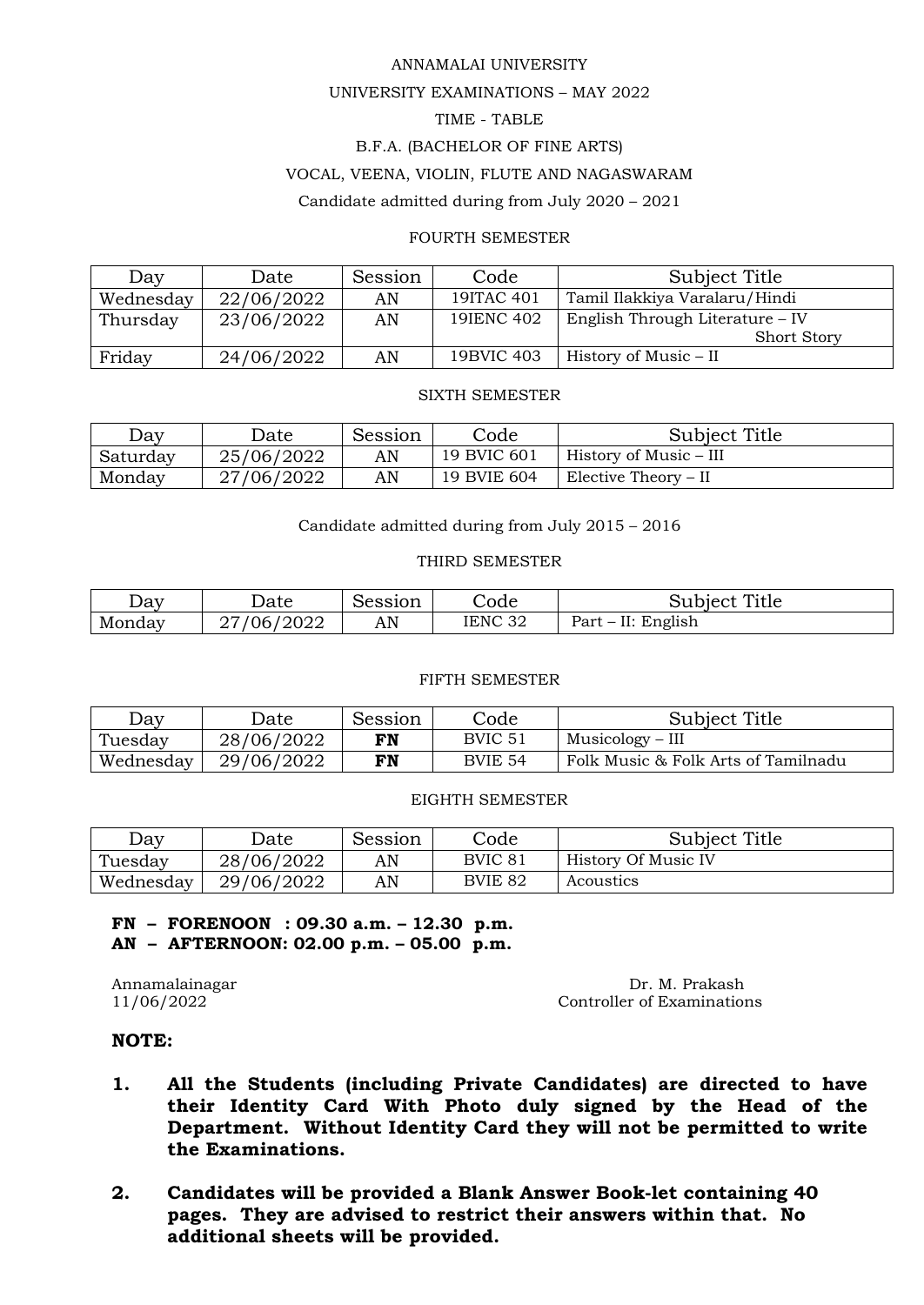## **MOBILE PHONE NOT ALLOWED INSIDE THE EXAMINATION HALL**

**Time Table can be downloaded from the University website [www.coe.annamalaiuniversity.ac.in](http://www.coe.annamalaiuniversity.ac.in/)**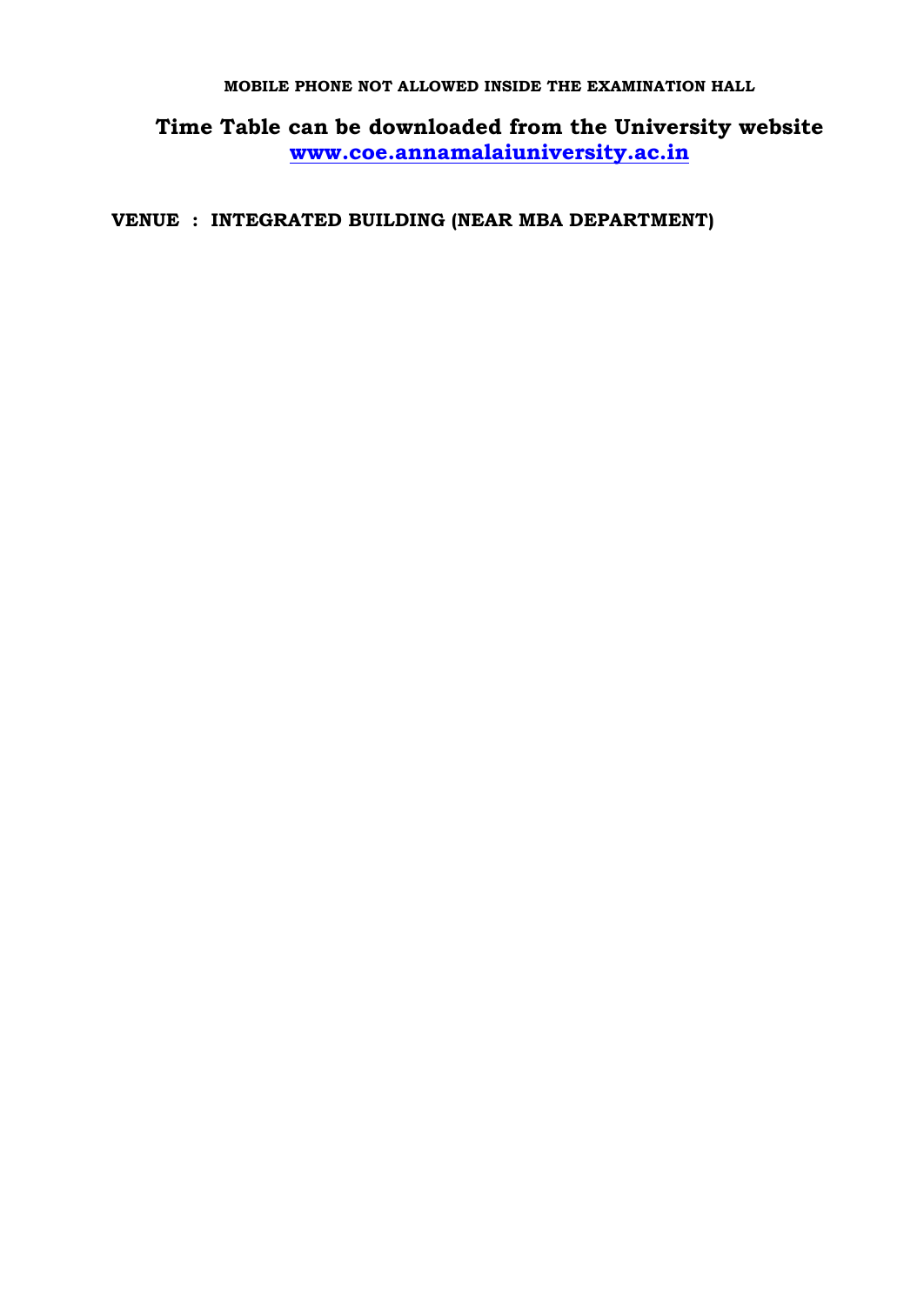#### ANNAMALAI UNIVERSITY UNIVERSITY EXAMINATIONS – MAY 2022

## TIME - TABLE

### B.F.A. (BACHELOR OF FINE ARTS)

## MRIDHANGAM AND THAVIL

#### Candidate admitted during from July 2019 – 2020

## FOURTH SEMESTER

| Day       | Date       | Session | Code       | Subject Title                   |
|-----------|------------|---------|------------|---------------------------------|
| Wednesday | 22/06/2022 | AN      | 19ITAC 401 | Tamil Ilakkiya Varalaru/Hindi   |
| Thursday  | 23/06/2022 | AN      | 19 ENC 402 | English Through Literature – IV |
|           |            |         |            | <b>Short Story</b>              |
| Friday    | 24/06/2022 | AN      | 19BMTC 403 | History of Music – II           |

#### SIXTH SEMESTER

| Day      | Jate       | Session | .<br>Code   | <b>Subject Title</b>   |
|----------|------------|---------|-------------|------------------------|
| Saturday | 25/06/2022 | AN      | 19 BMTC 601 | History of Music – III |
| Monday   | 7/06/2022  | AN      | 19 BMTE 604 | Elective Theory – II   |

### Candidate admitted during from July 2015 – 2016 EIGHT SEMESTER

| Day       | Jate       | Session | Code    | Subject Title       |
|-----------|------------|---------|---------|---------------------|
| Tuesday   | 28/06/2022 | AN      | BMTC 81 | History of Music IV |
| Wednesday | 29/06/2022 | AN      | BMTE 82 | Acoustics           |

## **AN – FORENOON : 02.00 p.m. – 5.00 p.m.**

Annamalainagar Dr. M. Prakash 11/06/2022 Controller of Examinations

## **NOTE:**

- **1. All the Students (including Private Candidates) are directed to have their Identity Card With Photo duly signed by the Head of the Department. Without Identity Card they will not be permitted to write the Examinations.**
- **2. Candidates will be provided a Blank Answer Book-let containing 40 pages. They are advised to restrict their answers within that. No additional sheets will be provided.**

**MOBILE PHONE NOT ALLOWED INSIDE THE EXAMINATION HALL**

**Time Table can be downloaded from the University website [www.coe.annamalaiuniversity.ac.in](http://www.coe.annamalaiuniversity.ac.in/)**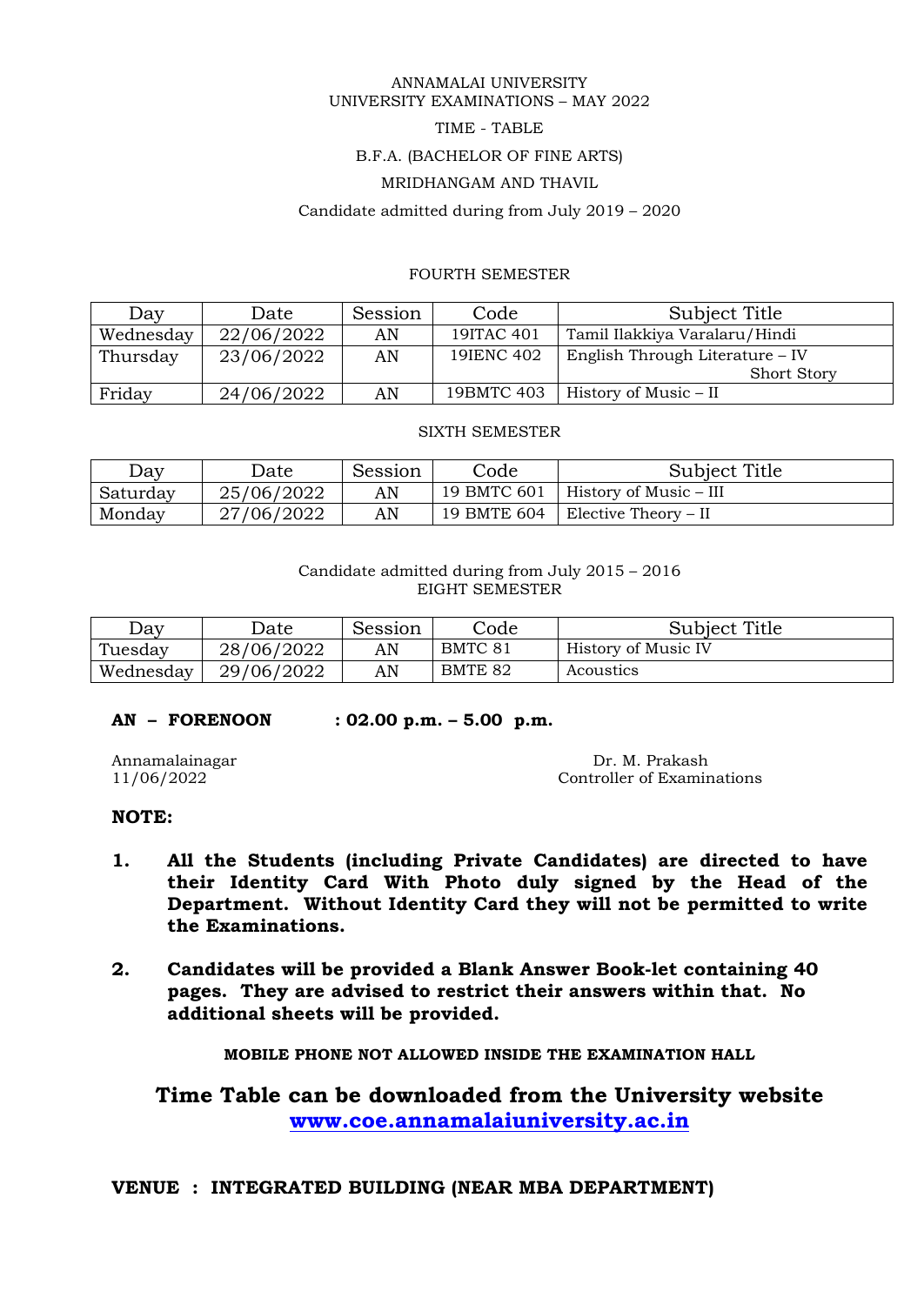### ANNAMALAI UNIVERSITY

## UNIVERSITY EXAMINATIONS – MAY 2022

## TIME - TABLE

## B.F.A. (BACHELOR OF FINE ARTS)

## BHARATHANATTIYAM

## Candidate admitted during from July 2019 – 2020

## FOURTH SEMESTER

| Day       | Date       | Session | Code       | Subject Title                         |
|-----------|------------|---------|------------|---------------------------------------|
| Wednesday | 22/06/2022 | AN      | 19ITAC 401 | Tamil Ilakkiya Varalaru/Hindi         |
| Thursday  | 23/06/2022 | AN      | 19 ENC 402 | English Through Literature – IV Short |
|           |            |         |            | Story                                 |
| Friday    | 24/06/2022 | AN      | 19BVIC 403 | History of Music – II                 |

#### SIXTH SEMESTER

| Day      | Jate       | Session | Sode.       | <b>Subject Title</b>   |
|----------|------------|---------|-------------|------------------------|
| Saturday | 25/06/2022 | AN      | 19 BDAC 601 | History of Dance – III |
| Monday   | 7/06/2022  | AN      | 19 BDAE 604 | Elective Theory – II   |

Candidate admitted during from July 2015 – 2016

EIGHTH SEMESTER

| Day       | Date       | Session | Code               | Subject Title       |
|-----------|------------|---------|--------------------|---------------------|
| Tuesday   | 28/06/2022 | AN      | BDAC <sub>81</sub> | History Of Dance IV |
| Wednesday | 29/06/2022 | AN      | BDAE 82            | Acoustics           |

## **AN – FORENOON: 02.00 p.m. – 5.00 p.m.**

Annamalainagar Dr. M. Prakash 11/06/2022 Controller of Examinations

## **NOTE:**

- **1. All the Students (including Private Candidates) are directed to have their Identity Card With Photo duly signed by the Head of the Department. Without Identity Card they will not be permitted to write the Examinations.**
- **2. Candidates will be provided a Blank Answer Book-let containing 40 pages. They are advised to restrict their answers within that. No additional sheets will be provided.**

**MOBILE PHONE NOT ALLOWED INSIDE THE EXAMINATION HALL**

**Time Table can be downloaded from the University website [www.coe.annamalaiuniversity.ac.in](http://www.coe.annamalaiuniversity.ac.in/)**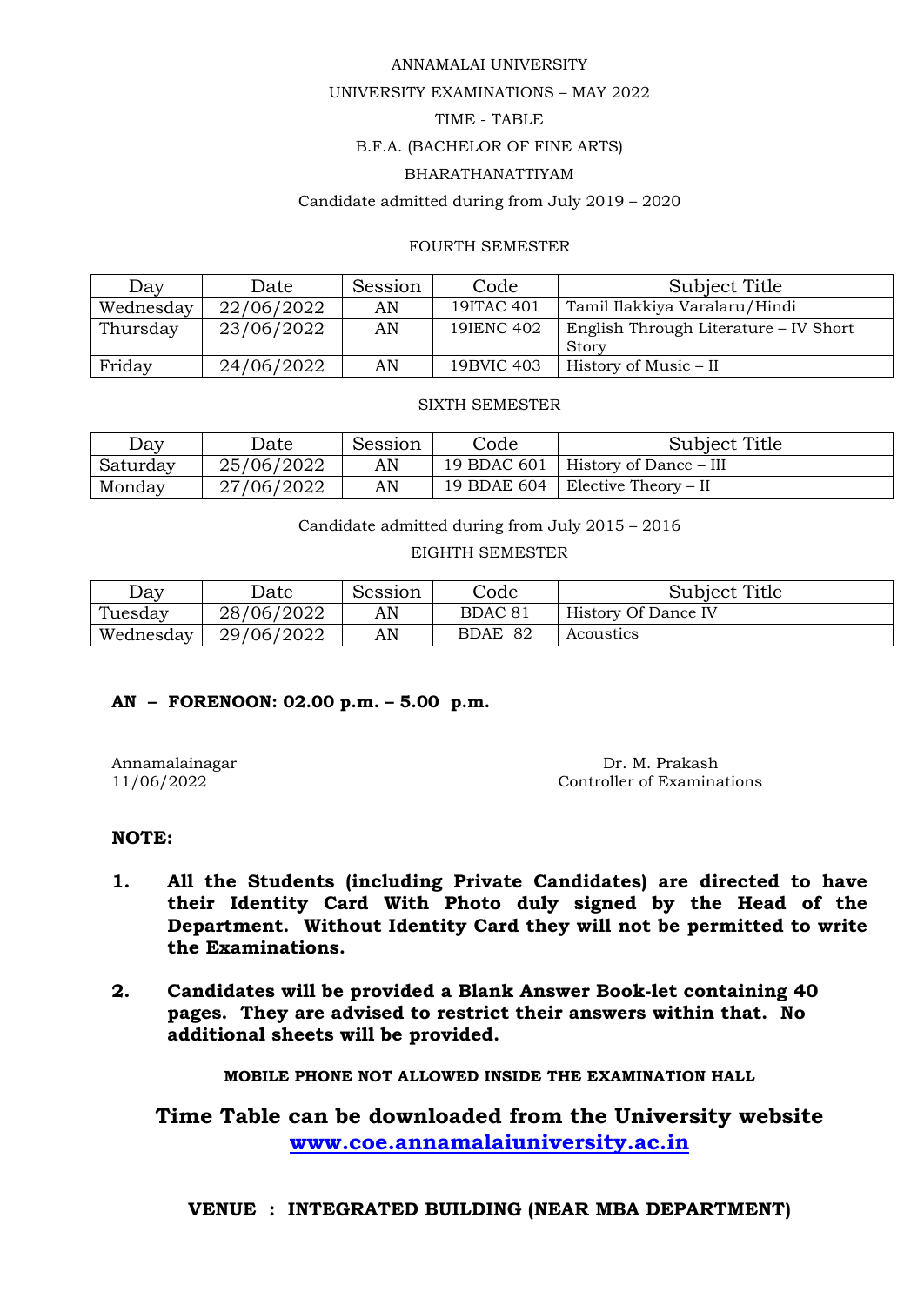#### ANNAMALAI UNIVERSITY UNIVERSITY EXAMINATIONS – MAY 2022 TIME - TABLE M.F.A. (MASTER OF FINE ARTS)

Candidate admitted during from July 2019 – 2020

FOURTH SEMESTER

| Dav     | Date                 | Session | Code      | Title<br>Subject T      |
|---------|----------------------|---------|-----------|-------------------------|
| Tuesday | /2022<br>'06/<br>28. | FN      | 19UPGE405 | Yoga for Mental Hygiene |

| <b>FN - FORENOON</b> | : 09.30 a.m. $-$ 12.30 p.m.  |  |
|----------------------|------------------------------|--|
| AN - FORENOON        | $: 02.00$ p.m. $-05.00$ p.m. |  |

Annamalainagar Dr. M. Prakash Dr. M. Prakash Dr. M. Prakash Dr. M. Prakash Dr. M. Prakash Dr. M. Prakash Dr. M Controller of Examinations

## **NOTE:**

- **1. All the Students (including Private Candidates) are directed to have their Identity Card With Photo duly signed by the Head of the Department. Without Identity Card they will not be permitted to write the Examinations.**
- **2. Candidates will be provided a Blank Answer Book-let containing 40 pages. They are advised to restrict their answers within that. No additional sheets will be provided.**

**MOBILE PHONE NOT ALLOWED INSIDE THE EXAMINATION HALL**

**Time Table can be downloaded from the University website [www.coe.annamalaiuniversity.ac.in](http://www.coe.annamalaiuniversity.ac.in/)**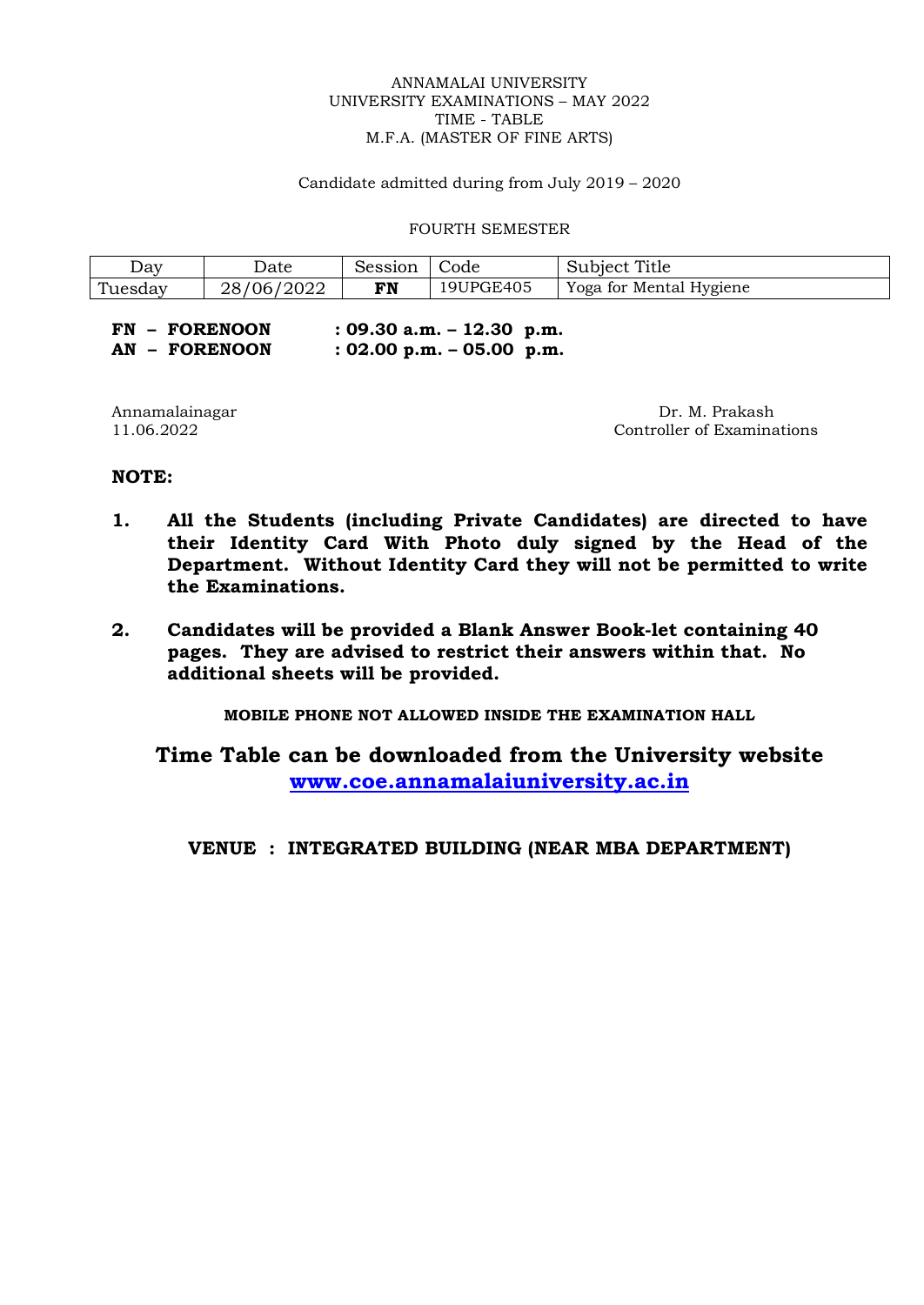## ANNAMALAI UNIVERSITY UNIVERSITY EXAMINATIONS – MAY - 2022 TIME – TABLE

## **SECOND YEAR**

ISAIKALAIMANI

(Vocal, Veena, Violin, Flute)

| Day       | Jate       | Session | Code. | Title<br>Subject            |
|-----------|------------|---------|-------|-----------------------------|
| Wednesday | 22/06/2022 | AN      |       | Theory and History of Music |

## MIRDANGAM

| ⊅av       | Date            | Session | Code | Title<br>Subject              |
|-----------|-----------------|---------|------|-------------------------------|
| Wednesday | /2022<br>22/06/ | AN      |      | Theory & History of Mirdangam |

# NATTIYA KALAIMANI

| ⊃av       | Jate       | Session | Code | Title<br>Subject                           |
|-----------|------------|---------|------|--------------------------------------------|
| Wednesday | 22/06/2022 | AN      |      | $\sqrt{ }$ History of Dance<br>Theory and. |

### THEVARA ISAIKALAIMANI

| ⊃av       | Jate       | Session | Code. | Title<br>Subiect                   |
|-----------|------------|---------|-------|------------------------------------|
| Wednesday | 22/06/2022 | AN      |       | Theory and History of Thevaram – I |

## **THIRD YEAR**

#### ISAIKALAIMANI

| (Vocal, Veena, Violin, Flute) |            |         |      |                  |  |
|-------------------------------|------------|---------|------|------------------|--|
| Day                           | Date       | Session | Code | Subject Title    |  |
| Thursday                      | 23/06/2022 | AN      |      | Theory of Music  |  |
| Friday                        | 24/06/2022 | AN      | 32   | History of Music |  |

## MRIDANGAM

| Jay      | Jate       | Session | Code | Subject Title                   |
|----------|------------|---------|------|---------------------------------|
| Thursday | 23/06/2022 | AN      |      | Theory and History of Mridangam |

# NATTYAKALAIMANI

| Day      | Jate       | Session | Code | Subject Title           |
|----------|------------|---------|------|-------------------------|
| Thursday | 23/06/2022 | AN      |      | Theory of Dance         |
| Friday   | 24/06/2022 | AN      | 32   | <b>History of Dance</b> |

# THEVARAISAIKALAIMANI

| Day      | Date       | Session | Code | Subject Title            |
|----------|------------|---------|------|--------------------------|
| Thursday | 23/06/2022 | AN      |      | Theory of Thevaram – III |
| Friday   | 24/06/2022 | AN      | 32   | History of Thevaram – IV |